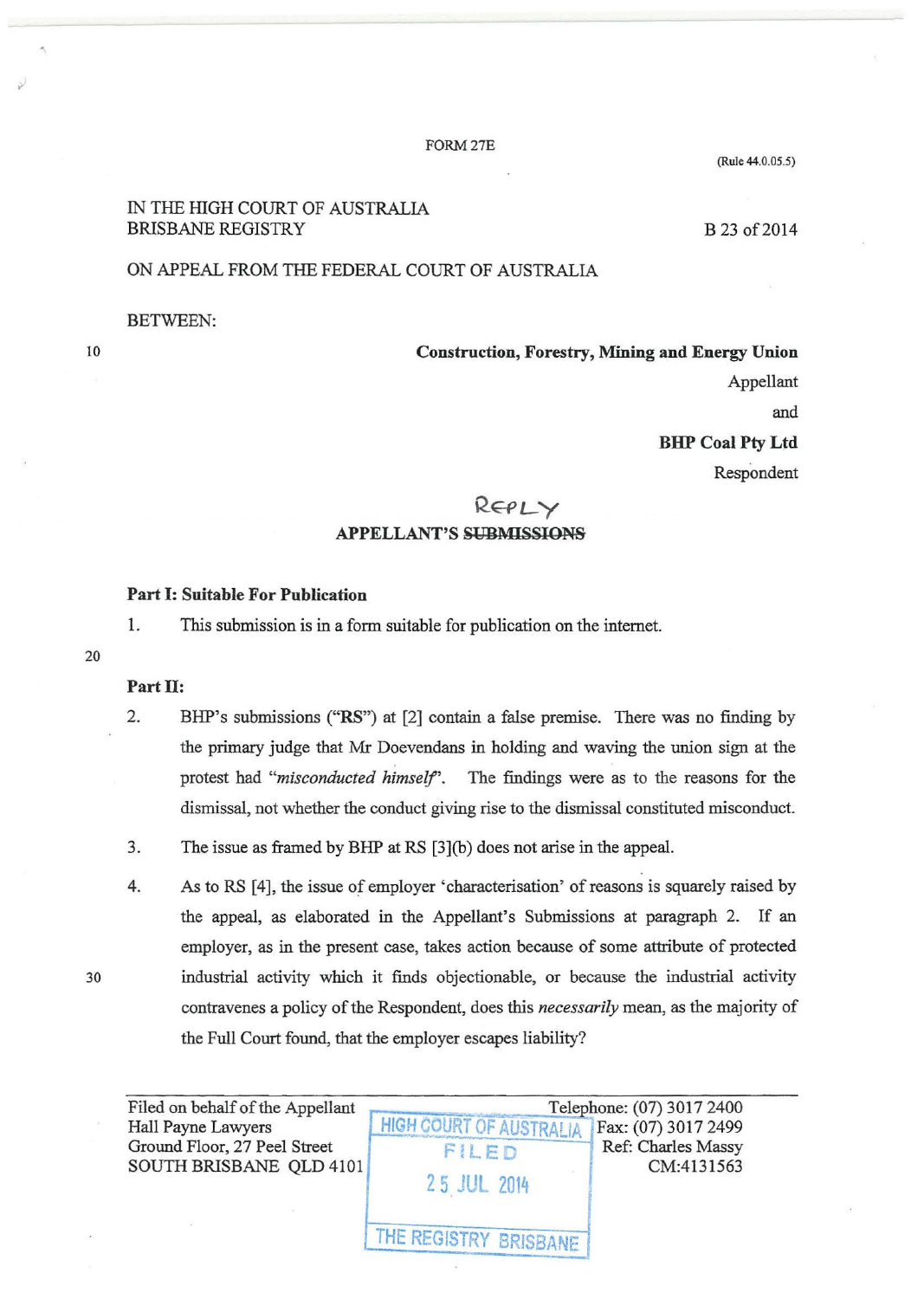- 5. Throughout its submissions, BHP proceeds on the erroneous basis that a finding that *"the fact that Mr Doevendans was engaged in industrial activity did not play any part*  in his decision making process<sup>"1</sup> is the same as a finding that "Mr Brick did not *dismiss Mr Doevendans because he engaged in industrial activity".* The difference between the two propositions is fundamental to a proper understanding of the primary judge's reasoning.
- 6. As a consequence, BHP does not engage with the fundamental error in the reasoning of the Full Court, which was to treat the subjective characterisation by Mr Brick of his reasons as *necessarily* determinative and exculpatory. As pointed out in the Appellant's Submissions (an issue not addressed by BHP), this has the consequence that the degree of protection afforded under Part 3-1 will depend entirely upon the subjective state of mind of the decision maker.
- 7. BHP's submissions generally proceed on the false premise that the CFMEU's case is that a person engaging in industrial activity is thereby immunized from disciplinary action in respect of any conduct "associated with" that industrial activity<sup>2</sup>.

8. BHP also purports to create a new test, that in order to establish that adverse action was because of industrial activity, the industrial activity must not only be a *"substantial and operative reason"* but it must also be an *"independent operative reason*<sup>3</sup>. Whilst it is unclear what this means, it is inconsistent with the statutory test as explained in *Barclay* and *Bowling.* 

### *Relevant Facts*

10

20

9. Contrary to the submissions in RS [6], the primary judge's findings went no further than that Mr Doevendans attended the protest, and at the request of the union picked up and waved at passing cars various signs which were already on display, including the 'scab sign'. The relevant findings of the primary judge as to the reasons for the adverse action are at [36] of the primary judgment.

### *Respondent's Arguments Concerning Barclav*

10. Contrary to the submissions in RS [12], the facts in *Barclay* are significantly distinguishable from the present cases because the conduct to which offence was there

-2-

 $\mathbf{1}$ Primary decision at (30].

<sup>2</sup>  See for example RS (24].

 $\overline{\mathbf{3}}$ RS [lOa].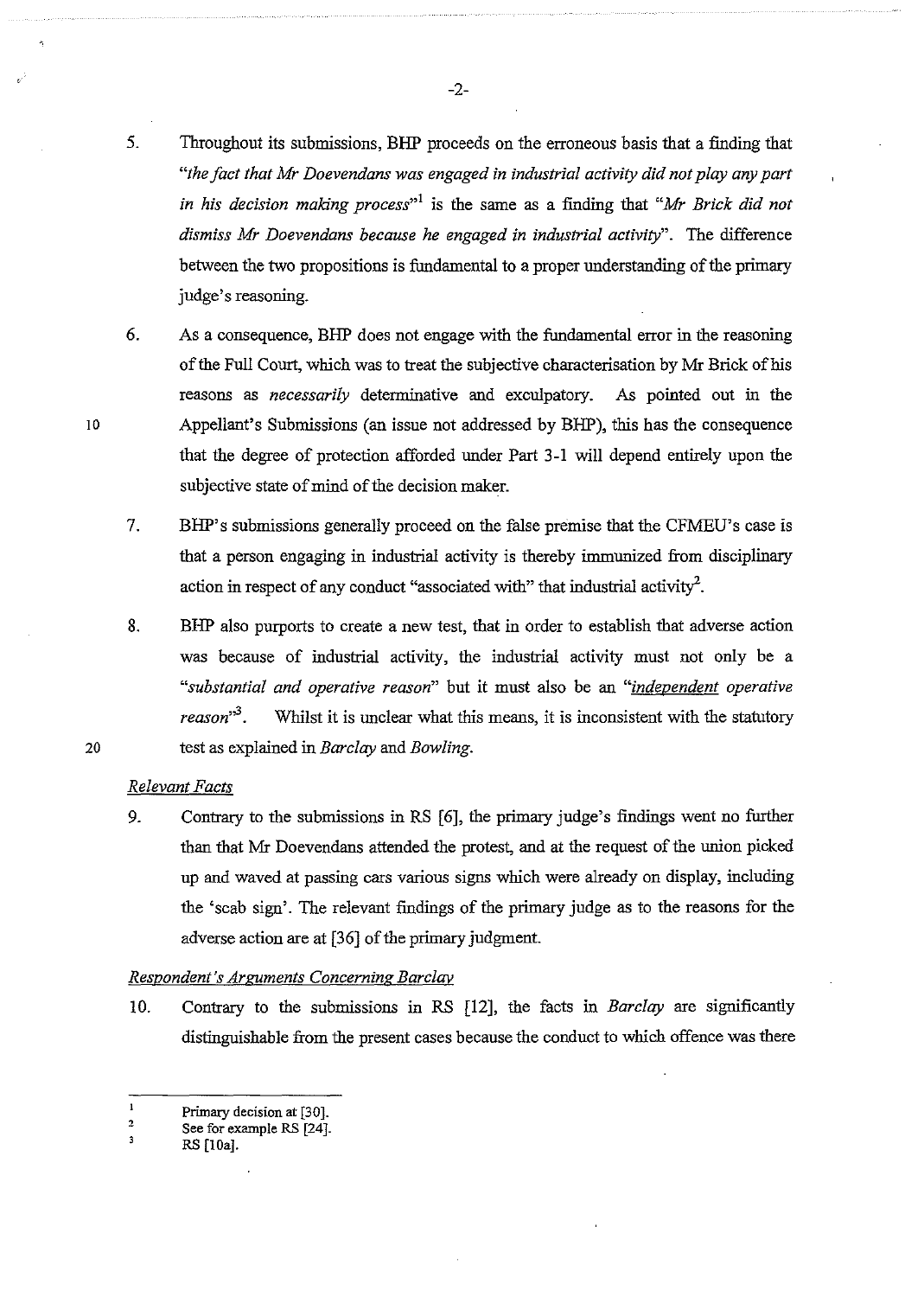taken, was only able to be protected (if at all) by the Act because of the attribute of the actor.

- 11. It was for that reason that the decision-maker, Dr Harvey was able to say that she would have taken the same action in similar circumstances against a person who was not a member or officer of the union (see Barclay at [28]).
- 12. IfMr Brick said the same thing here it would not exculpate him because in this case it is the action itself which is protected independently of any protected attribute of Mr Doevendans.
- 13. This is not a case where the decision maker's reason can be separated from the prohibited reason, such as in *Barclay.*
- 14. This is a case where the employer has explicitly nominated the actual conduct which is protected by the Act as the conduct which formed an indispensable part of the reasons for dismissal. Mr Brick's disavowal does not avoid that.
- 15. The authorities cited at RS [27] do not support the proposition for which they are advanced. They do not support the conclusion that industrial activity will not be protected if the employer finds some aspect of that activity to be unacceptable. They all involve a search for the *real reasons* for the adverse action. For example, in *Cuevas v Freeman* Motors Ltd<sup>4</sup>, where the protection to be afforded to a union delegate was considered by the then Australian Industrial Court. The Full Court held 20 in respect of the predecessor provision, s. 5(1) of the *Conciliation and Arbitration Actl905<sup>5</sup>*that it:

*.. does not purport to prevent dismissal of a shop steward* if *he, being a shop steward,*  indulges in conduct in that capacity to which the employer objects, *unless it is conduct specified ins. 5ClJ(f).* 

16. BHP wrongly characterizes the Appellant's argument at RS [28] and [29]. The Appellant has never suggested that, if adverse action is taken against an employee who is engaging in industrial activity, there *"could not be any other reason for the adverse action".* 

(emphasis added)

10

<sup>4</sup>  *\$*  (1975) 25 FLR 67 at 78

Section 5(l)(f) of the *Conciliation and Arbitration Act 1904* was a predecessor to s. 347(b). It is conveniently set out in full in *Barclay* at [82].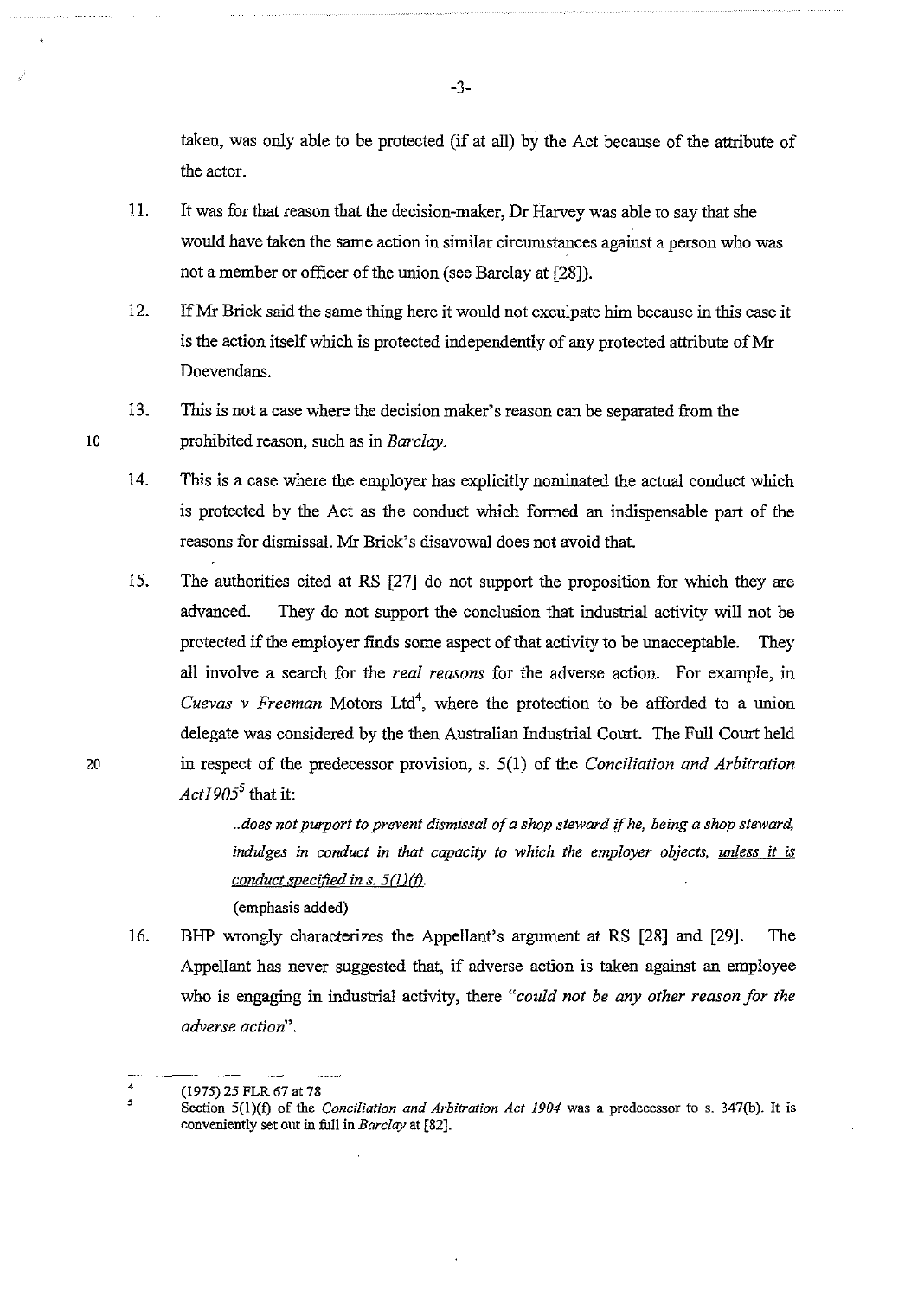- 17. The extracts from the reasoning of the Full Court set out at RS [33], with the exception of 33(e), are consistent with the position advanced by the CFMEU. That is, it is for the primary judge, having regard to all of the evidence, to determine whether engagement in industrial activity was a substantial and operative reason for the adverse action. However the Full Court went significantly further than these observations, and fell into error, by regarding the subjective characterisation of the reasons by the decision maker as necessarily determinative of that question.
- 18. The error of the Respondent's approach at RS [35] [37] is simply demonstrated. If an employee held up a union banner at a protest which said that the employer should pay its employees higher wages, the employer could legitimately, under BHP's *'balance'*, sack the employee for disloyalty or for publicly criticizing the employer.<sup>6</sup> On BHP's *'balanced'* approach disciplinary action could legitimately be taken in those circumstances and the purpose of Part 3-1 would be defeated.
	- 19. The Respondent's purported comparison of two employees, guilty of the same misconduct, is at a level of generalization which is entirely unhelpfuL Thus for example, two employees may both be guilty of an unauthorised absence from work, this would generally constitute misconduct. However the unauthorised absence may be *protected industrial action* within the meaning of s.341(2)(c) of the FW Act. If so the employee would be protected from adverse action. If the unauthorised absence is not protected industrial action, the employee may be disciplined.
	- 20. BHP's purported 'balance' also fails utterly when applied to conduct other than industrial activity which is protected under Part 3-1. Thus for example, an employee may be disciplined for exercising a workplace right by taking sick leave if the reason for the adverse action is not the exercise of the workplace right, but rather the fact that (as a result of the sick leave) the employee is regarded as being unreliable in his attendance<sup>7</sup>.
	- 21. As to RS [36], the words *"misconduct committed in a circumstance within s. 347(b)(iii)"* are ambiguous and beg the question. The primary judge did not find that Mr Doevendans was dismissed for conduct which occurred *in a circumstance within*

6 7 See for example, *Finance Sector Union v ANZ Banking Group* [2002] FCA 631; (2002) 120 FCR 107. See for example *Construction, Forestry, Mining* & *Energy Union v Endeavour Coal Pty Ltd* [2013] FCCA 703 (27 June 2013) at (172]- [174]; currently under appeal

20

10